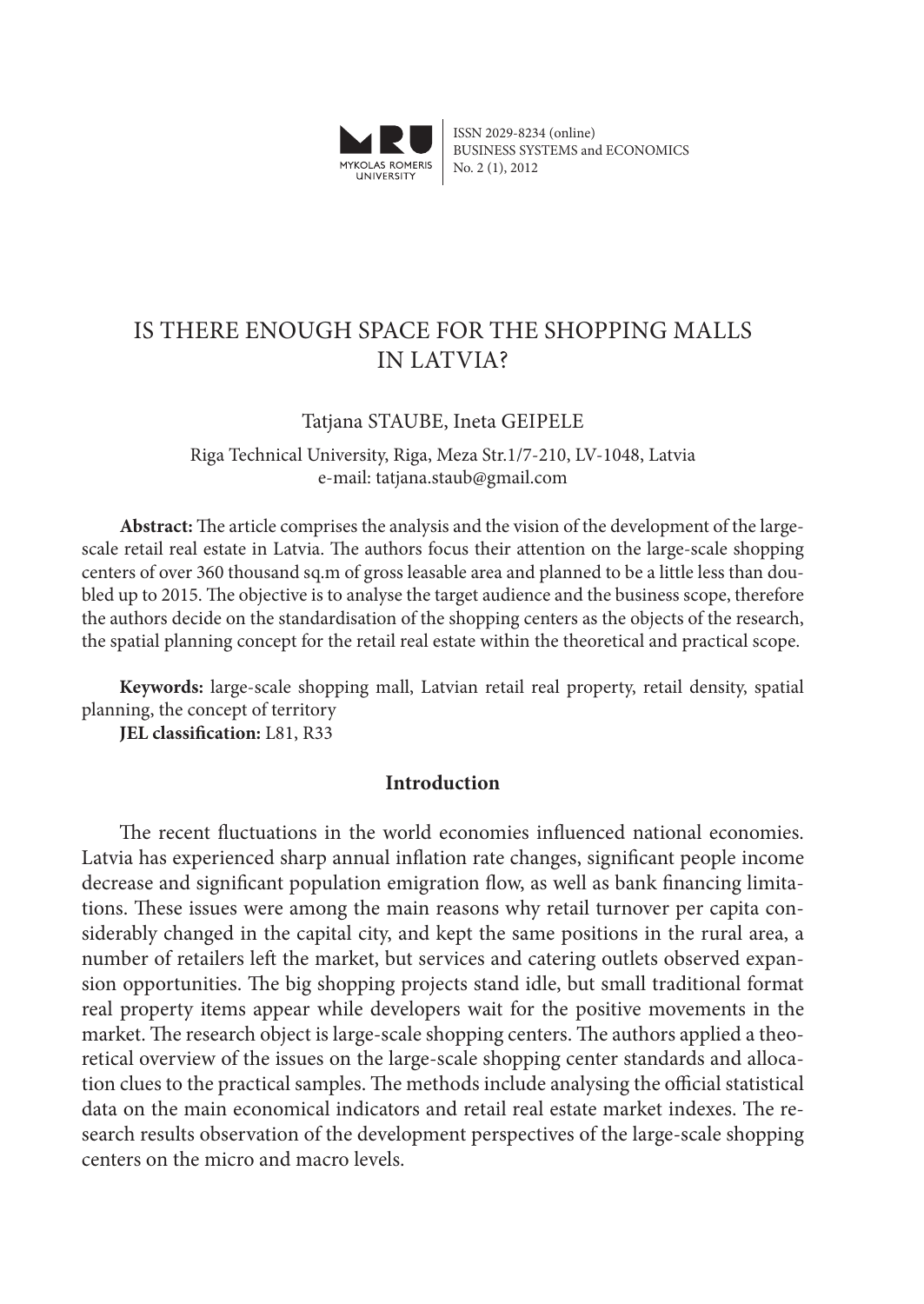### **Literature**

This article has the extended research material of the results presented by the authors on the Annual International scientific conference "Whither our Economies" in Vilnius (Staube and Geipele, 2011).

The authors examined several scientific and practical sources on the marked theme and found the most appropriate articles from the Academic Search Complete of EBSCOHOST, ScienceDirect, ALEPH and ORTUS databases.

The research results the retail real property analysis in the Baltic is not perceived as popular research field among the scientists.

Investigation for the spatial analysis as territory concept development and support of the strategic real property allocation theory characterises the beginning of the  $21<sup>st</sup>$ century and few decades earlier (Farinos Dasi, 2006; Healey, 2005; Auziņš, 2005). The latest works are devoted to the multiple criteria decision analysis using programming (Volkova et al, 2010; Koçak, 2010).

Today scientists concentrate on other problems. Financial risks and assessment in retail (Jansone et al, 2011), decision support modeling (Podor and Nyiri, 2010), resource use efficiency (Vanags et al, 2010) and energy efficiency improvement of the real property (Zubkovs and Geipele, 2010) were tamong the topical problems discussed on the international scientific conferences SCEE'2011 and SCEE'2010 in Riga Technical University.

But the real estate consultants rather have higher professional interest in the topic of the development of large-scale retail real estate in order to provide the statistics to the market (further in the text the authors used the data from Colliers International and NEWSEC companies).

Here, the issue under discussion has turned to practical use nowadays, or is analysed within smaller groups in a frame of land-use or territory cohesion or expansion of the services sector projects under certain programmes like the European Observation Network for Territorial Development and Cohesion (ESPON) or the European Interregional Cooperation Programme (INTERREG).

The authors used information from the International Council of Shopping Centers (ICSC) as a reliable source on the shopping malls standardisation theory.

This research is devoted to the wider audience and creates the dialogue with students, specialists in real estate business, developers and investors that are looking for the similar issue but find limited scope of information.

### **The essence of the large-scale shopping malls**

#### **Standardisation of the retail real property**

The shopping and entertainment centers are considered to be big format real estate objects. According to the International Council of Shopping Centers (ICSC) research, a European shopping center is a retail property that is planned, built and managed as a single entity, comprising units and "communal" areas, with a minimum gross leasable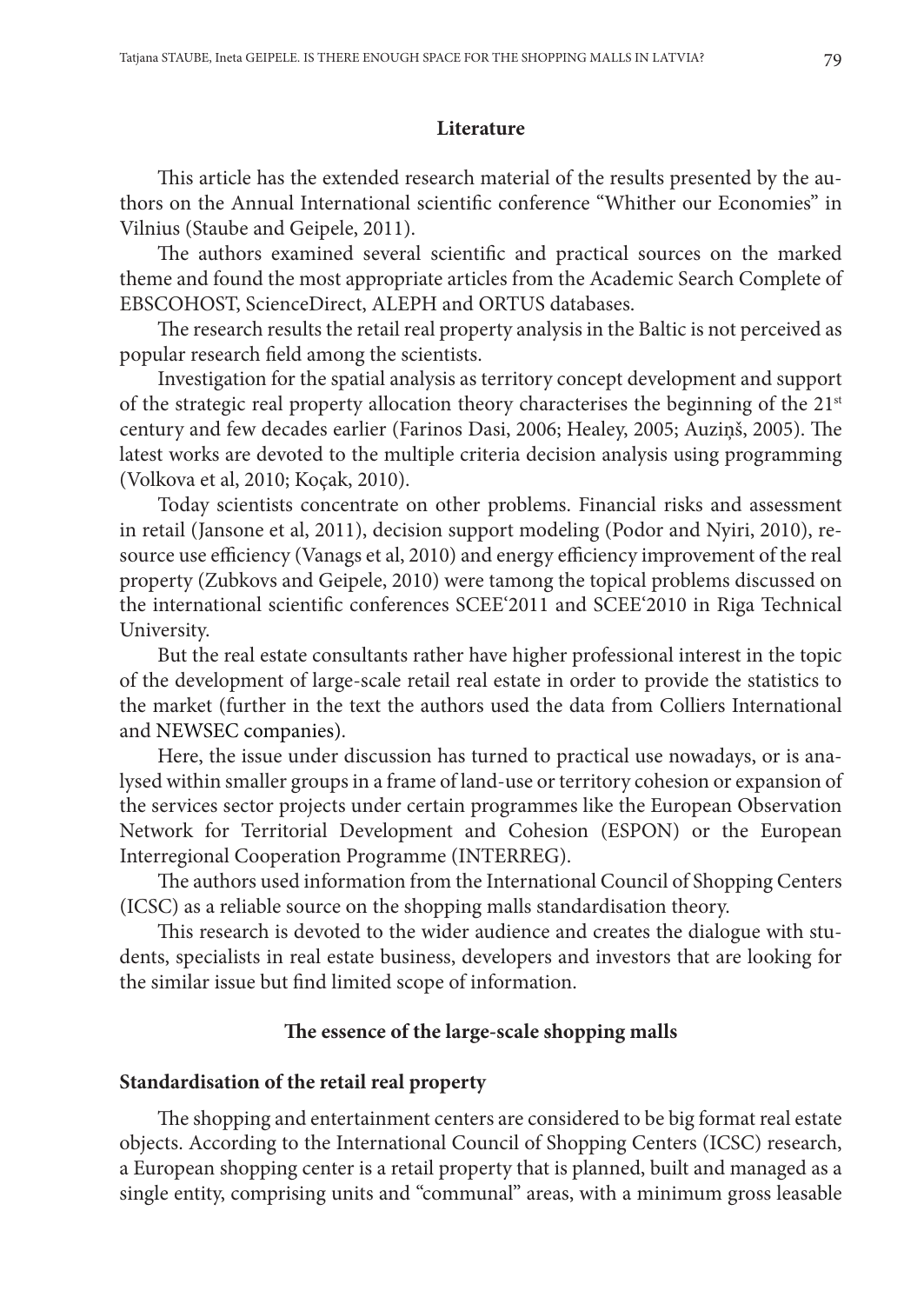area (also GLA abbreviation is used further in the text) of 5,000 square meters (hereinafter – sq.m.) (Lambert, 2006). A framework was created after extracting common elements from center types throughout Europe. This new framework classifies shopping centers into 11 broad based international types of centers, which can be grouped into two broader categories —traditional and specialised, as shown in Table 1.

| <b>Format</b>      | <b>Type of Scheme</b>        |                   | <b>Gross Leasable Area (GLA)</b>  |  |  |
|--------------------|------------------------------|-------------------|-----------------------------------|--|--|
| <b>Traditional</b> | Very Large                   |                   | $80.000$ m <sup>2</sup> and above |  |  |
|                    | Large                        |                   | $40.000 - 79.999$ m <sup>2</sup>  |  |  |
|                    | Medium                       |                   | $20,000 - 39,999$ m <sup>2</sup>  |  |  |
|                    | <b>Small</b>                 | Comparison-Based  | $5.000 - 19.999$ m <sup>2</sup>   |  |  |
|                    |                              | Convenience-Based | $5.000 - 19.999$ m <sup>2</sup>   |  |  |
| Specialized        | <b>Retail Park</b>           | Large             | $20.000$ m <sup>2</sup> and above |  |  |
|                    |                              | Medium            | $10,000 - 19,999$ m <sup>2</sup>  |  |  |
|                    |                              | Small             | $5.000 - 9.999$ m <sup>2</sup>    |  |  |
|                    | <b>Factory Outlet Center</b> |                   | $5.000 \text{ m}^2$ and above     |  |  |
|                    | Theme-Oriented Center        | Leisure-Based     | $5.000 \text{ m}^2$ and above     |  |  |
|                    |                              | Non-Leisure-Based | $5.000 \text{ m}^2$ and above     |  |  |

**Table 1.** International standard of European shopping center types

Source: Lambert (2006).

The extended understanding of the large-shopping center that accounts minimum one anchor tenant of a compact hypermarket format valued in 3,000sq.m of GLA and a focus catchment area considering minimum 30,000 inhabitants is a basis for the spatial or territorial planning concept for such type of real property (Staube and Geipele, 2009, p.94). Here, one of the highly required positions is the client parking area accessibility on the shopping center's territory.

## **The concept of territory**

The spatial or territorial concept may be applied towards a symbol of location of any real estate object, or a land plot, or a body of land plots. In a wider sense, a territory is the place of the existing or potential entrepreneurship, where the interests of three groups of the society meet: the population (represented by the state itself from the standpoint of macroeconomics); the entrepreneur or developer and/or investor, and the partners of the potential deal (collaboration partners, potential investors, tourists etc.).

The planning process is about setting frameworks and principles in order to guide the location of development and infrastructure (Healey, 2005).

The four-dimensional "hypercube" of territorial approach in Figure 1 was presented by Farinos Dasi (2006).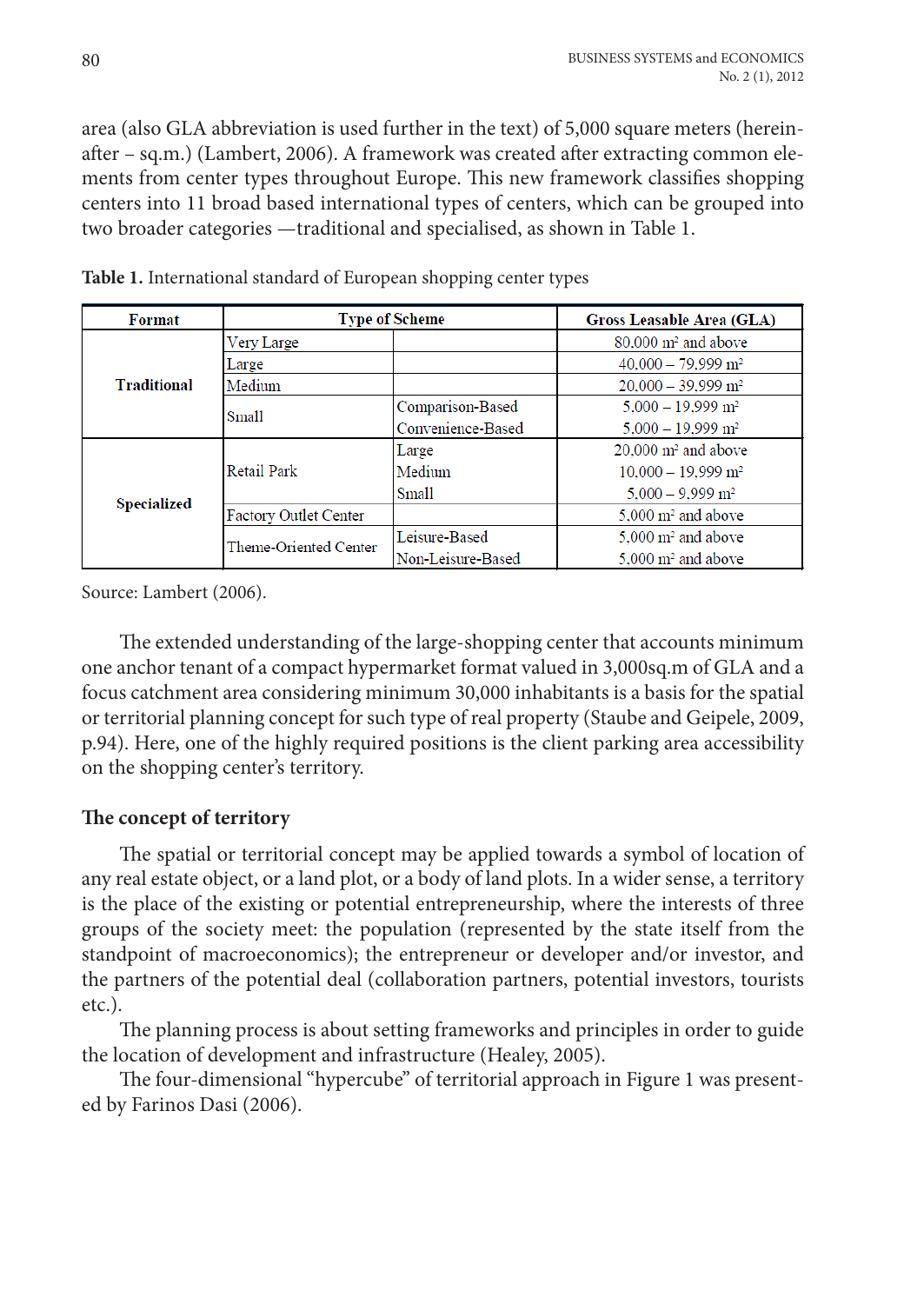



Source: Farinos Dasi (2006).

By using this cube, it becomes possible to combine the different styles of spatial planning with different ways of governance and every possible mix between its three scales is possible, offering a huge array of planning styles (Staube and Geipele, 2012).

Territory plays a very important - a central focus role in the spatial design planning, since a territory is an actual place, where the interaction of the external and internal aspects is really taking place. The utilization of a territory or economically justified action to deploy there a particular real estate object of a specific kind and type promotes and provides the direction of the long-term business development in the country. One of the most distinctive factors for the locations for large-scale shopping malls is to ensure the flow of potential consumers through the existing freeways and public transportation stops. The right location for the minimum format of the large-scale retail property may be central and/or on the edge of catchment area.

### **The aspects of the Latvian large-scale shopping centers territory vision**

#### **The problematic macroeconomic issues**

While analysing the development perspectives, the investor would be willing to examine such data as the existing economic situation, which, in case of the state of Latvia, would mean the primary necessity to analyse the market of the capital city - Riga. Historically, Riga plays the main part in the Latvian economy. Within the recent years, the rates of the Latvian gross domestic product (GDP) and the Latvian retail turnover concentrated in Riga keep at the same level – 55% and 60% correspondingly. Table 2 presents the data from the economy recession period. Compared to the rest of the Latvian territory, retail turnover per one resident of the capital was more than 3 times higher.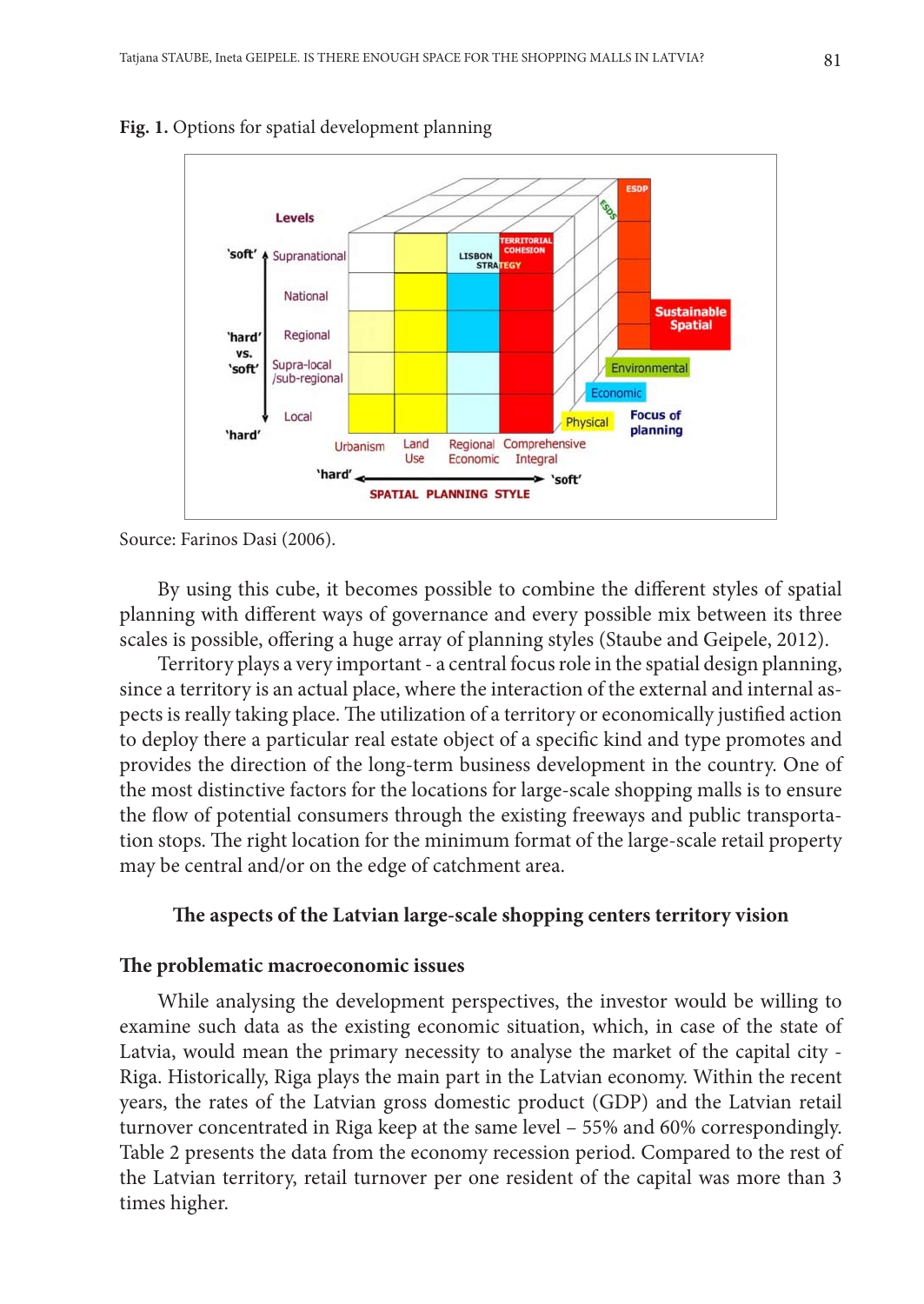| Year                                          |        | 2008    |              | 2009             |         |              |
|-----------------------------------------------|--------|---------|--------------|------------------|---------|--------------|
| <b>Indicator / Region</b>                     | Riga   | Rest of | Latvia,      | Rest of          | Rest of | Latvia,      |
|                                               | Region | Latvia  | <b>TOTAL</b> | Latvia           | Latvia  | <b>TOTAL</b> |
| GDP, current price,<br>billion EUR            | 12.45  | 10.58   | 23.03        | n/a <sup>1</sup> | n/a     | 18.60        |
| GDP breakdown, %                              | 54.0   | 46.0    | 100.0        | n/a              | n/a     |              |
| Retail turnover <sup>2</sup> ,<br>billion EUR | 4.31   | 2.85    | 7.16         | 3.25             | 2.13    | 5.38         |
| Retail turnover<br>breakdown, %               | 60.2   | 39.8    | 100.0        | 60.4             | 39.6    | 100.0        |
| Population, million people                    | 0.72   | 1.58    | 2.27         | 0.71             | 1.55    | 2.26         |
| Retail turnover per capita,<br><b>EUR</b>     | 6,008  | 1,835   | 3,153        | 4,558            | 1,376   | 2,379        |
| Inflation rate, % to<br>previous year         |        | 15.4    |              |                  | 3.5     |              |

**Table 2.** The role of Riga in the Latvian economy. Analysis of available statistical data breakdown in recession period

Source: Central Statistical Bureau of Latvia (2011).

High inflation rate influenced the considerable growth and further fluctuations of the Latvian GDP during the recent decade, in 2009 it returned to early 1990-ies and/or 2004 level at 2000 comparative prices – the periods of regaining the independence and joining the EU. The period of 2000-2005 is the starting point for the straight development of the retail real property in Latvia. Although retail dominates in Riga, it survived approximately 2 billion EUR drop at current prices (or 37 percentage points at 2005 constant prices) in the recession period. The capital region dominance difference in retail turnover per capita of over 1,500 EUR gap is evident in comparison to the rates in out of Riga territories, identifying the lapsided retail property development in Latvia.

The official Latvian statistics justifies that the major annual emigrant flow from Latvia was fixed in the first years after restoration of the Republic's independence, but in 2009 it regained its 2001 level – 5,000 persons. Here, together with negative demography saldo it influenced fixed reduction of population in the country. The data presented below in Figure 2 comprises the forecasts for the shopping mall density based on the current population decrease tendency and recent developer plans on the large-scale retail outlets development.

 $n/a$  – information not available.

<sup>2</sup> Retail business, except cars, motorcycles, and gasoline; repair services of the individual usage items, household equipment and installations.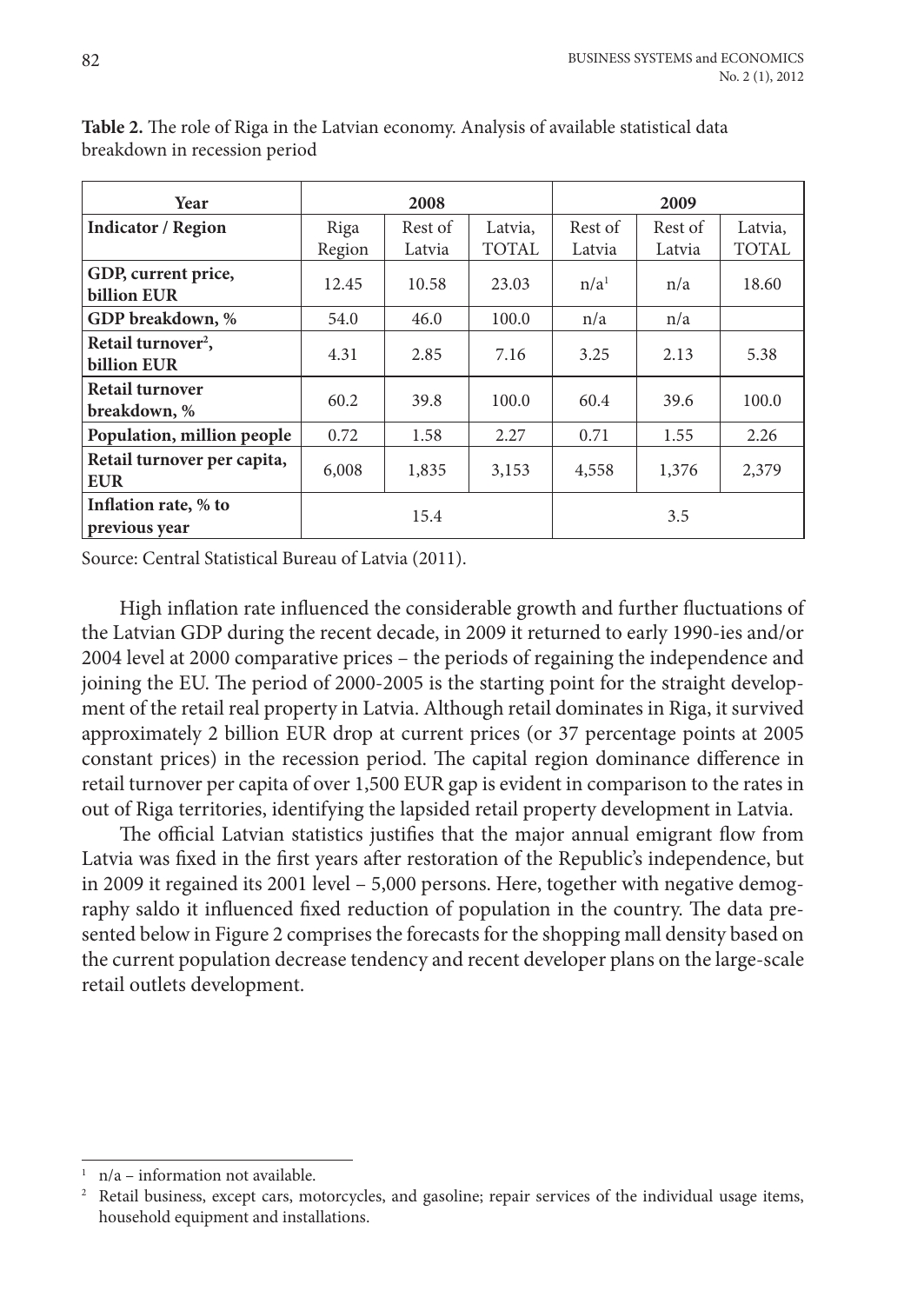

**Fig. 2.** Large-scale shopping center density and population trend in Latvia in the forecasted period 2008-2015.

Source: Authors' calculations.

The investors possibly rely on the high local market potential due to the following factors:

- central geographical location of Latvia within the Eastern boarder of the European Union (EU),
- physical market saturation gap considering the average ratio in EU of 170 sq.m per 1,000 inhabitants presented in the Baltic property market report of NEWSEC in 2008,
- comparably poor spectrum of the presented formats of the large-scale shopping centers in Latvia,
- high local market demand for the adoption of the European shopping traditions.

Although, the optimism of market forecasts referred above might be tightly related to Latvia's European integration that has to be based on the absolute mutual and collaboration of all the interest groups on the territory.

### **The microeconomic aspects**

As far as fifteen years ago, there were no large-scale shopping centers in Latvia, or 0 sq.m per 1000 inhabitants. Like in many other post-soviet period countries, making money in the old-fashioned way, by offering customers various items by wholesale, bar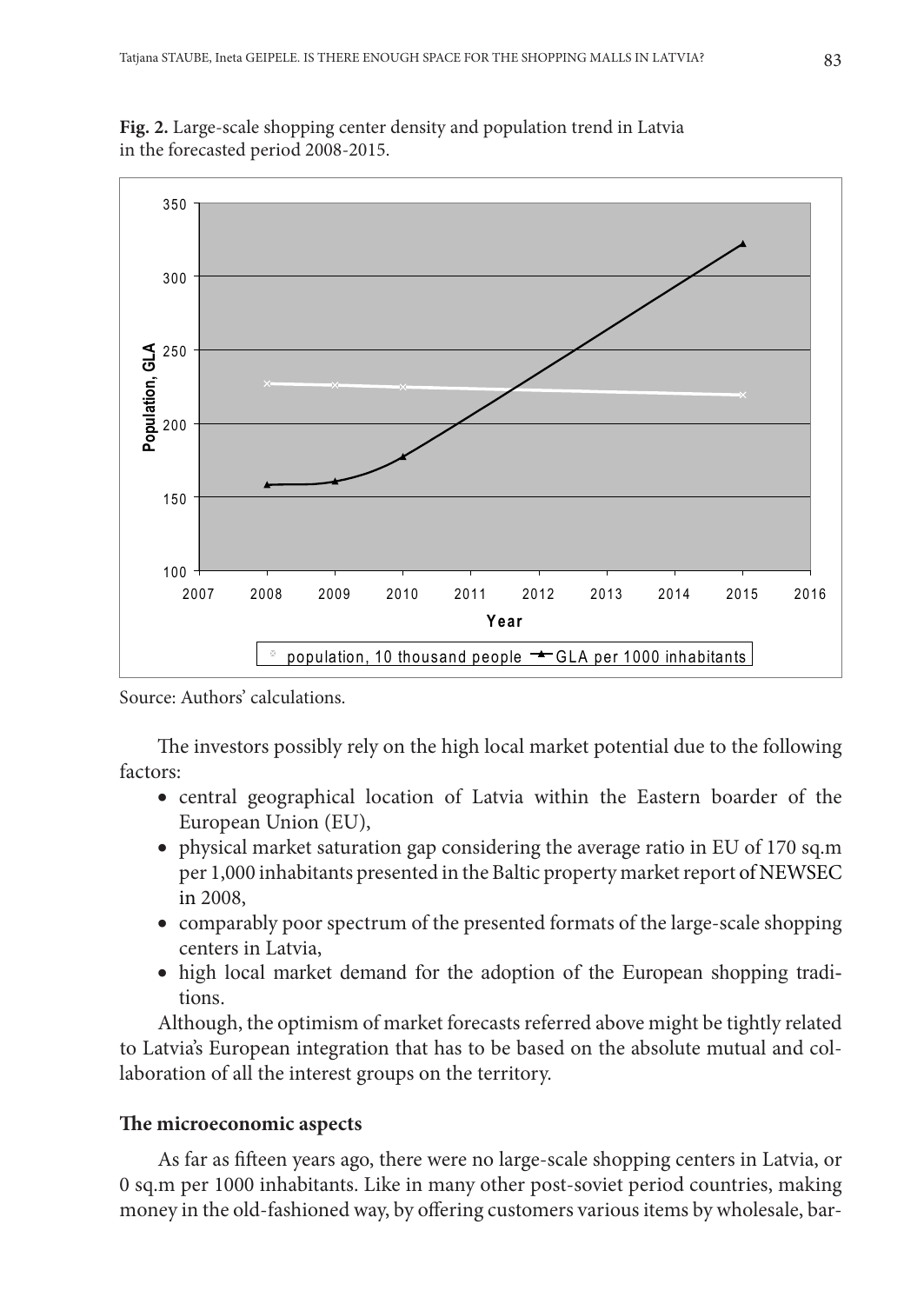gaining (Roche, 1994), small shops and open markets were typical retail outlets. Due to the favorable economic circumstances and the low level of the real estate market development, many professional developers and investors of the Baltic Sea region demonstrated great activity in the development of the Latvian retail market: ICA/Ahold Ltd. (net of the RIMI stores) – alliance from the Netherlands, Norway, and Sweden; Linstow Ltd. (the current Galactico owned shopping centers – Mols, Alfa, Origo, etc.) from Norway, Vilniaus Prekyba Ltd. and Palink Ltd. (consequently, net of Maxima and IKI stores) from Lithuania. Thanks to the experience obtained in their countries of origin, these companies, based on the results of spatial planning, developed several shopping malls and stores in the first-priority locations, thus facilitating the creation of the high level turnover and the non-stop interest of potential leaseholders and investors. Here, exactly due to Riga the major cash flow in Latvia is brought out, the large-scale shopping centers development started in the part of capital city with high concentration of economic activity and the most intensive flow of potential customers. The right coast of Daugava River was that location.

Together with Riga's real estate economy and real estate market development, the investors' interest to build large-scale shopping attracted the locations with the following characteristics (visual illustration is presented in Figure 3):

- Close to the historical cultural and business center of Riga with high flow of pedestrians and transport;
- • Residential areas of
	- high employment rate,
	- $\blacksquare$  high population density,
	- population explosion (caused also by realisation of new dwelling projects);
- Next to transportation connection points (bus station, central railroad station);
- Attached to centrally located or roadways (Brivibas Street, Krasta Street, Barona Street);
- In the large-scale non-built territories on the edge of residential areas; on the territories of old factories (Staube and Geipele, 2009).

From the consumers' perception, the Daugava River in Riga is a physical obstacle, which one needs to overcome to reach the over-the-river location of the shopping center. During the developmental expansion of Riga, two shopping regions are evident: Pardaugava (the left coast of Daugava River) and the right bank of the Daugava River, thus facilitating satisfaction of the demand and change of the purchasing traditions for the most part of potential consumers.

However, the majority of the presented retail real estate property faces certain accessibility limitations (Riga Plaza, Olympia, Domina Shopping and others), even new projects need detailed re-modeling of existing infrastructure.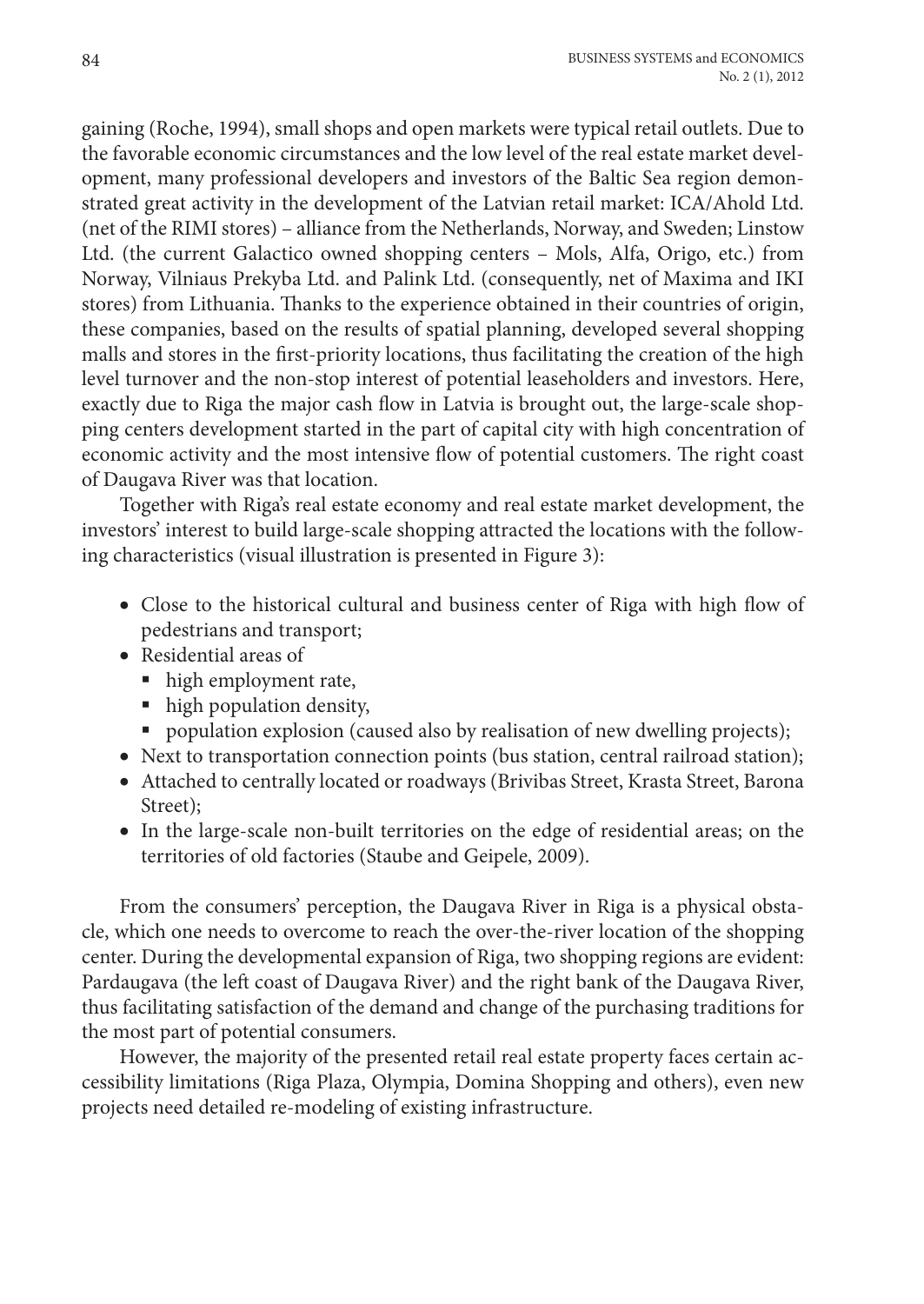

**Fig. 3.** Locations of current large-scale shopping centers and new projects in Riga city matching the Riga Dome research data on a breakdown of total population number.

 *Comment:* White dots are new projects and black dots – existing locations; red line squares – current accessibility limitations.

 Source: Authors' complex research based on data from: Riga City Council (2011); shopping centers projects Cube City, Riga Akropole; Linstow Portfolio; Official statistics of shopping centers Stockmann, Riga Plaza; Baltic property market report (2008); Golubevs (2008); Kossovičs (2008).

Similar issues in assessing the right locations for shopping centers at the micro level are raised by scientists Zagorskas and Turskis, who applied the method analysing the impact of retail centers on the city as a complex system (Zagorskas and Turskis, 2006). The stated goal to reflect the problematic aspects in the shopping center strategic planning and dislocation of a certain city showed that the transport and traffic infrastructure solution is highly important. The given research proved the results that the larger scale objects created more problems for customers and rated less in comparison with the trade centers built by renovation. Doubtlessly, a big gap between the municipality planning and developer interests was found.

## **Large-scale shopping centers real estate market options in Europe**

The large-scale shopping centers real estate market has reached its saturation phase (see Table 3). Riga's agglomeration expansion causes more qualitative than quantitative market changes.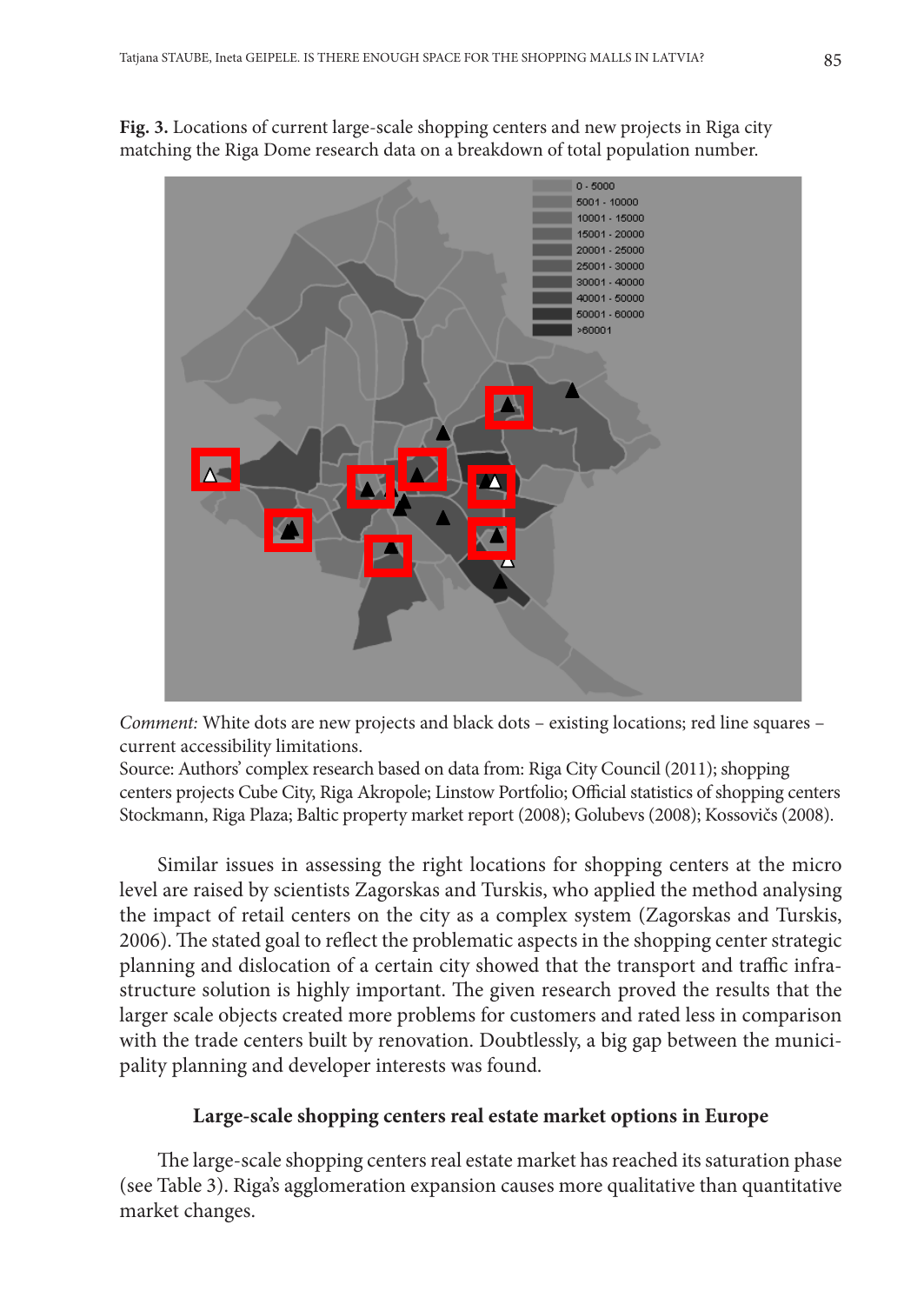| Regions | The total shopping malls GLA, sq.m per 1,000 inhabitants |                  |                  |  |  |
|---------|----------------------------------------------------------|------------------|------------------|--|--|
|         | <b>Year 2008</b>                                         | <b>Year 2010</b> | <b>Year 2015</b> |  |  |
| Latvia  | 58                                                       | 177              | 308              |  |  |

#### **Table 3.** The large-scale shopping centers market saturation in Riga and Latvia

*Comment:* Eurostat forecast of the entire Latvian population in 2015 is adapted. Source: Author's complex calculations based on data from: shopping center projects Cube City, Riga Akropole; Linstow Portfolio; Official statistics of shopping centers Stockmann, Riga Plaza; Baltic property market report of NEWSEC (2008); EUROSTAT; Baltic States and Belarus real estate market review. Accelerating success of Colliers International (2011).

The issue of the level of internationalisation of retail trade and its assessment that according to Vengrauskas and Rudienė is relatively poorly examined by the scientists (Vengrauskas and Rudienė, 2011) possibly is a cause of the Latvian retail real property market imbalance.

Apparently it is hard to stop the integration process of the international retail chains into the new markets. The authors marked the originality of Lemanowicz who pointed the economic rationality as more important than convenience and comfort of shopping (Lemanowicz, 2008). The European international scale retail chains carefully build the work on practical and rational basis. The rivalry forces the local operators to join associations. The Polish scientist states that retailers focus on local and spatial aspects. Shopping centers built in the suburbs are passing away. Modern objects should be suitable for town architecture and located in attractive districts.

According to information from lawyers company Zvērinātu advokātu birojs Raidla Lejiņš & Norcous dated prior to 2009, as an evidence of market saturation is the 2006 sales deal between the largest developer, Linstow Ltd., and the investment fund ACTA (Norway) involving the shopping malls Alfa, Mols and Dole, owned by the Linstow Ltd., with a total square area of over 150 thousand square meters. Migration and natural decrease of population and ambitious project sizes is a precondition for the remarkable doubling of the market saturation. Retail property is concentrated in Riga, but it makes no sense to analyse Riga region separately from the rest of Latvia. Capital city retail property saturation would overlap the 900 sq.m level per 1,000 inhabitants in 2015. Under the circumstance, if Latvia's economy is able to attract foreign consumers' interest and integrate into the European economy development at a fast pace as capable and active state, the next phase of large-scale shopping center development would be the expansion of the objects, the format of the territories of which allow further development, and realisation of retail park projects (e.g., Linstow Retail Park project in Saliena). That would mean efficient market campaigns within spatial planning, attracting clients from the distant residential areas and strengthening loyalty in the current catchment area.

Following the results of the market analysis provided in 2007 by the worldwide real estate consultancy company Jones Lang LaSalle (Figure 4), the density of the European shopping center market is approximately 170 sq.m per 1,000 inhabitants. This is the leading indicator among the professional developers of the shopping centers and in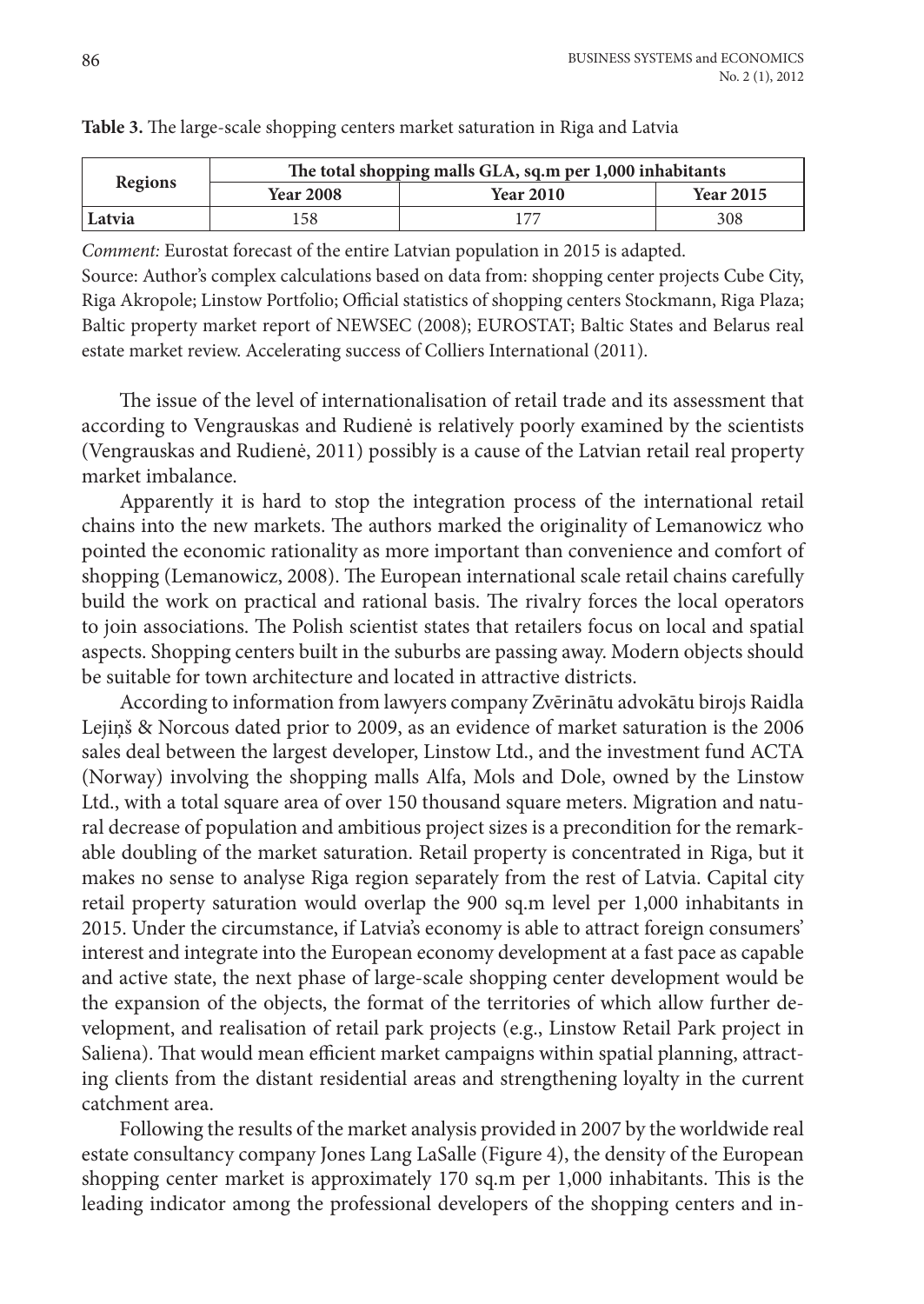vestors when looking for territories for the new projects. Supplementing the results of the analysis provided by Figure 2, one may conclude that market participants from the Baltic Sea region and the Western Europe are ready (below the median indicator at the Figure 4 are countries from the Czech Republic – Sweden), and the barometer of this activity shows that there are almost more than 455 million people (under the provision that the population number is a constant) in the territory of the potential development (EUROSTAT, 2011; Щербакова, 2007). Under the provision that the median indicator at the territory of Europe while planning big format commercial objects, their number may reach 4,400 projects. For its part, Latvia would have, in addition, approximately, 80,000 sq.m of the total commercial area. It has been partly implemented by the traditional small formats of the current year projects, however, this may return due to natural competition between the formats.





Source: Baltic property market report of NEWSEC (2008).

The above-mentioned Lithuanian scientists state that the country's policy could be adjusted with regard to international manufacturers' involvement in the domestic retail business (Vengrauskas and Rudienė, 2011). We agree with this statement when the local market professionals and politicians exchange experience and actively create the business area, not selling local business but supporting it for further development and considering the lately marked by Camagni from a multidimensional concept, the territorial identity involving local know-how and specificities; competitive advantage of each territory (Camagni, 2005). Latvia is on the way of getting knowledge and expe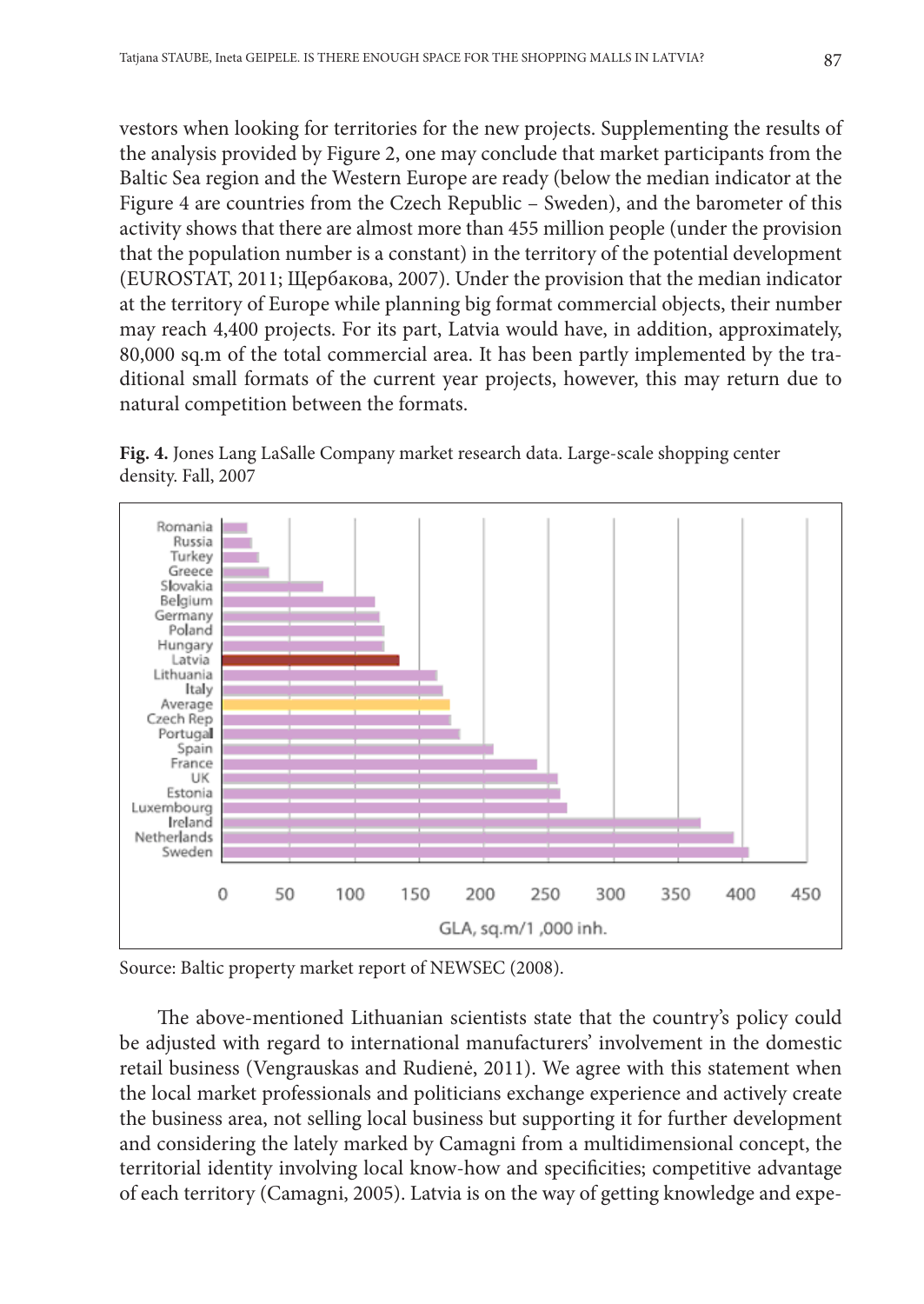rience on customer satisfaction and strategic allocation of retail outlets in the modern market conditions under the pressure of intensification of competition. The collaboration with foreign investors caused the improvement of professional knowledge of the local market specialists. The research on large-scale shopping center market density increase in Latvia results in the surplus of the commercial leasable area in the mediumterm, but international market become optional for the Latvian specialists to develop new real estate objects professionally and attract interest of the international partners for opening business in the territory of Latvia.

## **Conclusion**

The authors present the summary of the results of the research within the following issues:

- The successful realisation of retail real property requires a focused and deep look into territorial or spatial planning. The worked-out modeling like the fourdimensional "hypercube" of territorial approach is one of the tools to strategic decision-making support and working for one goal - tight communication between the interests of the territory's three groups of the society: population; entrepreneurs and the partners.
- The concept of territorial development and standards of large-scale shopping centers might be considered. Even in Riga, the locations of most large-scale malls have limited accessibility. In this respect in particular, local authorities must reconsider the infrastructure for the existing plots and ensure appropriate transport and social infrastructure development supporting inhabitant settlements and considering potential spots of future malls.
- On the European scale, Latvia is a small-scale country. What is more, the entire retail concentration is located in Riga. Together with retail trade internationalisation aspect, this brings an imbalance into the entire country or lapsided retail property development proved by one of the ratios – retail turnover per capita and market saturation breakdown between Riga Region and "the rest of Latvia".
- Open economic boundaries allow people move. In a current negative migration dynamics situation, where consumption decrease causes retail turnover drop, local authorities must create comfort and support to motivate people to work and spend inland.
- The Latvian central location between the new EU members from the Baltic Sea region and professionalism of the presented large-scale shopping center developers and retail brand companies raises the potential of the local market in a long-term perspective and cultivates the other markets up to 80,000 sq.m GLA locally and over 4,400 projects in Europe.

By finalising the research, Latvia has wider opportunities – it may adopt larger spectrum of the shopping center formats, have space for them, increase the catchment area, support business and provide appropriate infrastructure, however currently it is limiting itself to weak strategic and spatial planning.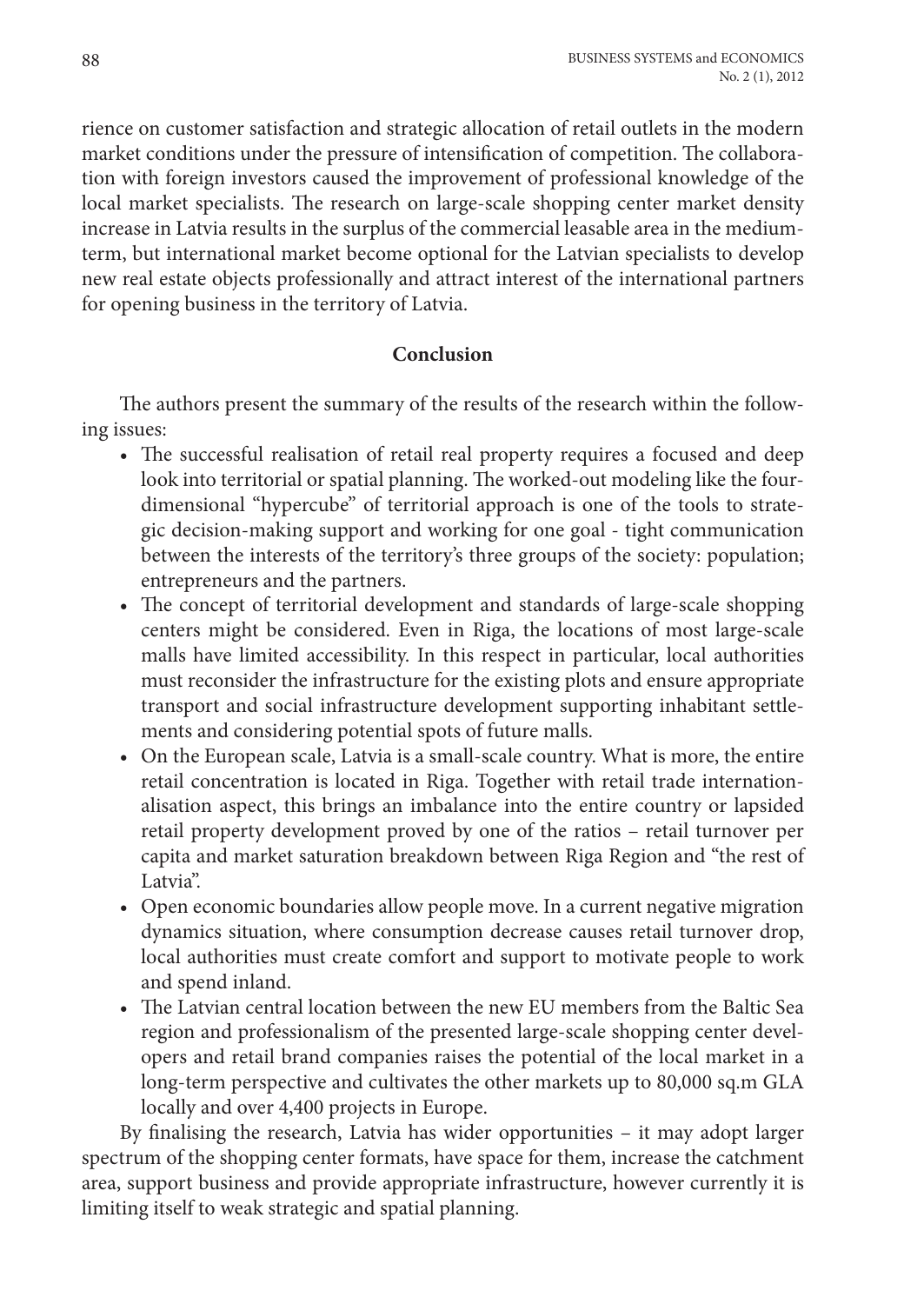## **Acknowledgment**

This work has been supported by the European Social Fund within the project "Support for the implementation of doctoral studies at Riga Technical University". The authors express their gratitude to the project promoters, supporters and investors.

#### **References**

- Auziņš, A.(2004). Institutional Aspects of Real Estate Property Formation: the Case of Latvia. *Proceedings of the International Scientific Conference "Economic Science for Rural Development"* (41-46). Latvia University of Agriculture: A/S Izglītība.
- Baltic States and Belarus real estate market review. Accelerating success. (2011). Retrieved on 6 September 2011 from http://www.colliers.com
- Baltic property market report, 2008. Lithuania, Latvia, Estonia. (2008). Retrieved on 5 September 2011 from http://www.pwc.com/lt\_LT/lt/assets/publications/baltic-property-market-report-2008.pdf
- Baltic property market report, 2010. Lithuania, Latvia, Estonia. (2011). Retrieved on 7 September 2011 from http://www.newsecbaltics.com/
- Camagni, R. (2005). The rationale for territorial cohesion and the place of territorial development policies in the European model of society presented at the Vienna Seminar on Territorial cohesion and the European model of society, July 2005. Retrieved on 12 October 2011 from http://89.187.68.157/inc/cgi/dd/dd20061102.pdf
- Central Statistical Bureau of Latvia database and site information. (2011). Retrieved on 8 September 2011 from http://www.csb.gov.lv/
- Description of shopping center project data Cube City. (2010). Retrieved on 24 August 2010 from http://www.colliers.lv
- Description of shopping center project data Riga Akropole. (2011). Retrieved on 24 August 2010 from http://www.akropolis.eu/en/akropolis-projects/riga-akropole-projektas.html
- European Commission Statistics (EUROSTAT) database and site information.(2011). Retrieved on 7 September 2011 from http://ec.europa.eu/eurostat
- Farinos Dasi, J. (2006). Methods of territorial analysis' workshop presented at Department of Geography, urbanism and spatial planning, University of Cantabria, Santander, February 2006. Retrieved on 28 August 2011 from http://www.espon.eu
- Golubevs, R. (2008). Mārcis Budlevskis. Mazumtirdzniecības biznesa nianses. Varianti.lv. Retrieved on 5 September 2009 from http://varianti.lv/sakums/articles/show/375
- Healey, P. (2005). Aspects of stakeholder engagement in the property development process. *Journal of Planning Education and Research*, 25: 121-130.
- Jansone, I., Nešpors V., Voronova I. (2010). Impact of Financial and Economic Risks to Extension of Food Retail Industry of Latvia. *Scientific Journal of Riga Technical University, Economics and business*, 20: 59-64.
- Koçak H. (2010). Convex Programming Approach to the Shopping Mall (AVM) Site Selection Problem and Sakarya. *European Journal Of Social Science* [serial online]. 13(2): 219-228. Retrieved on 19 January 2012 from http://www.ebscohost.com/academic/academicsearch-complete
- Kossovičs, M. (2008). Tirdzniecības centri gatavojas taupības režīmam*.* Latvijas Tirgotājs. Retrieved on 5 September 2009 from http://www.tirgotajs.lv/sablons.php
- Lambert, J. (2006). One Step Closer to a Pan-European Shopping Center Standard. Illustrating the New Framework With Examples. *The Research Review*, 13(2): 35-40.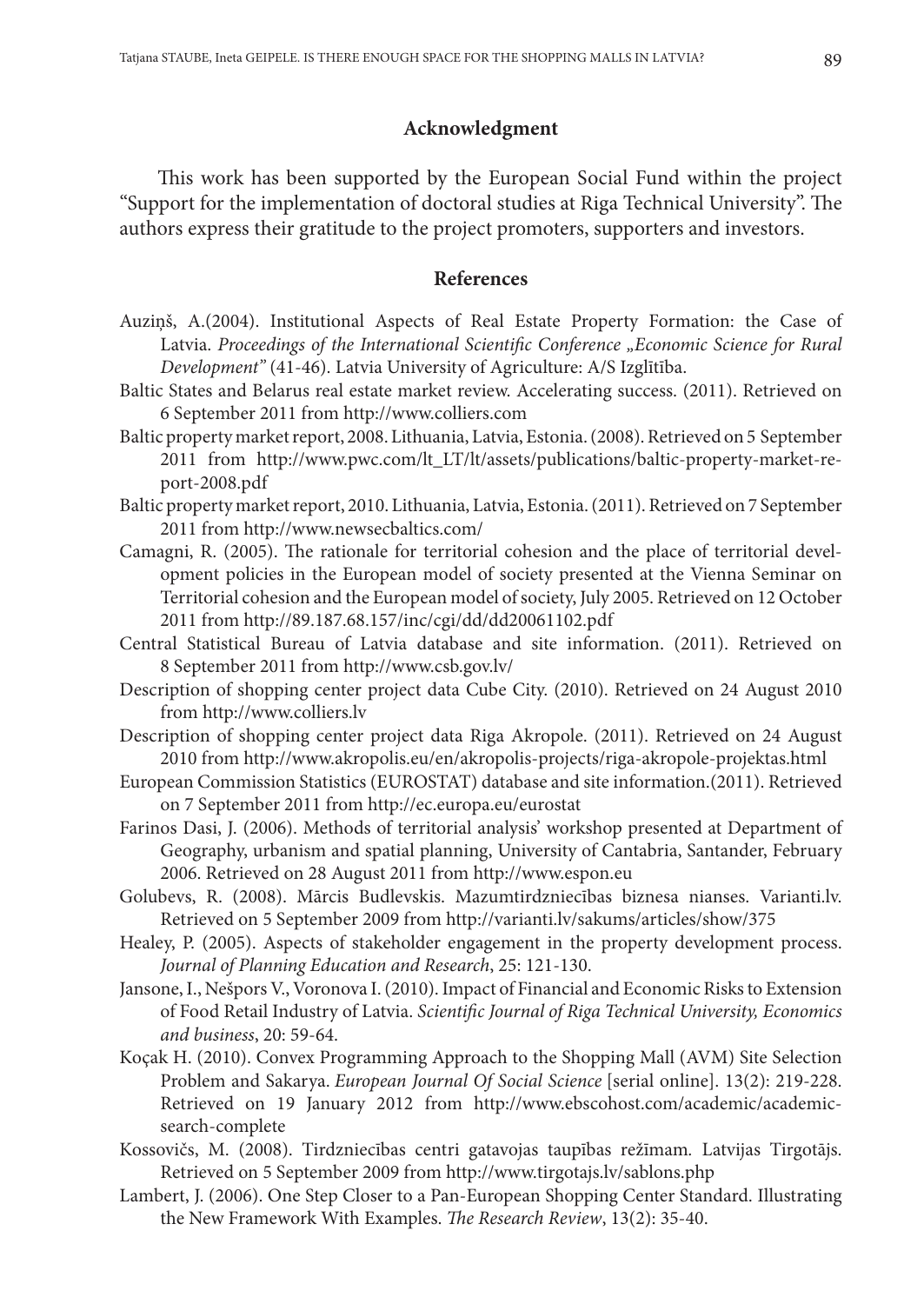- Lemanowicz, M. (2008). Changes in Retail Market in Poland and their Influence on Cosumers' Behaviou. *Socialiniai tyrimai / Social Research*, 3 (13): 101–107.
- Linstow and Norwegian investment fund Acta business deal facts. (2009). Retrieved on 9 September 2009 from http://www.rln.lv/
- Linstow Portfolio. (2011 Retrieved on 9 September 2010 from http://www.linstow.lv/en/portfolio/projekti/
- Official statistics of department store Stockmann in Riga. (2011). Retrieved on 24 August 2010 from http://www.stockmann.lv/portal/1391/
- Official statistics of shopping center Riga Plaza. (2011). Retrieved on 24 August 2010 from http://www.emcm.eu/?verzia=en-lv&1=lv&2=projekty&3=riga-plaza
- Podor, A., and Nyiri, J. (2010). GIS Application in Real Estate Investment. *Scientific Journal of Riga Technical University, Economics and business*, 20: 94-99.
- Roche, K. (1994). Baltic dreams: Making money the old-fashioned way. *Wall Street Journal Eastern Edition*. September 22, 1994:A8. Retrieved on 20 January 2012 from http://www. ebscohost.com/academic/academic-search-complete
- Social-economical analytics in Riga districts. (2011). Retrieved on 8 September 2011 from http://www.apkaimes.lv/
- Staube, T., and Geipele, I. (2009). Lielformāta tirdzniecības objektu izvietošanas teritoriju telpiskās plānošanas vīzija. *Scientific Journal of Riga Technical University, Economics and business*, 3(18): 93-104.
- Staube, T., and Geipele, I. (2011). The latvian large-scale shopping centers development perspective. *Scientific proceedings of Annual International scientific conference "Whither our Economies"* (143-150). Vilnius: Mykolas Romeris University.
- Staube, T., and Geipele, I. (2012). The macroregion approach and territorial cohesion of the Baltic region. *International Journal of systems applications, engineering and development*. 1 (6): 70-78.
- Vanags, J., Auziņš, A., Grizāns, J. (2010). Changes in the Resource Available for the Construction Industry Use Efficiency during the Different Phases of the Economic Development Cycle. In S.Minkevica (ed.), *RTU scientific conference SCEE'2010 abstracts* (59-60). Riga: RTU Publishing House.
- Vengrauskas, V., and Rudienė, E. (2011). Retail internationalization level indicators establishment and assessment, *Business Systems and Economics* 1 (1): 129 – 137.
- Volkova, A., Latõšov, E., Siirde, A. (2010). Use of multi-criteria decision analysis for choosing an optimal location for a wood fuel based cogeneration plant: a case study in Estonia. In P.Andea, S.Kilueni (eds.), *Selected Topics in Energy, Environment, Sustainable Development and Landscaping (*89-94). Timisoara: WSEAS Press.
- Zagorskas, J., and Turskis, Z. (2006). Multi-attribute model for estimation of retail centres influence on the city structure. Kaunas city case study. *Ūkio technologinis ir ekonominis vystymas / Technological and economic development of economy*, 12 (4): 347-352.
- Zubkovs, V., and Geipele, I. (2010). Economic Modeling Potential of Housing Options for Improving Energy Efficiency in Latvia. In S.Minkevica (ed.), *RTU scientific conference SCEE'2010 abstracts* (64-65). Riga: RTU Publishing House.
- Щербакова, E. (2007). На начало 2007 года постоянное население России насчитывало 142,2 миллиона человек. Домоскоп Weekly*,* электронная версия бюллетеняНаселение и общество. Retrieved on 24 August 2009 from http://demoscope.ru/weekly/2007/0279/ barom01.php